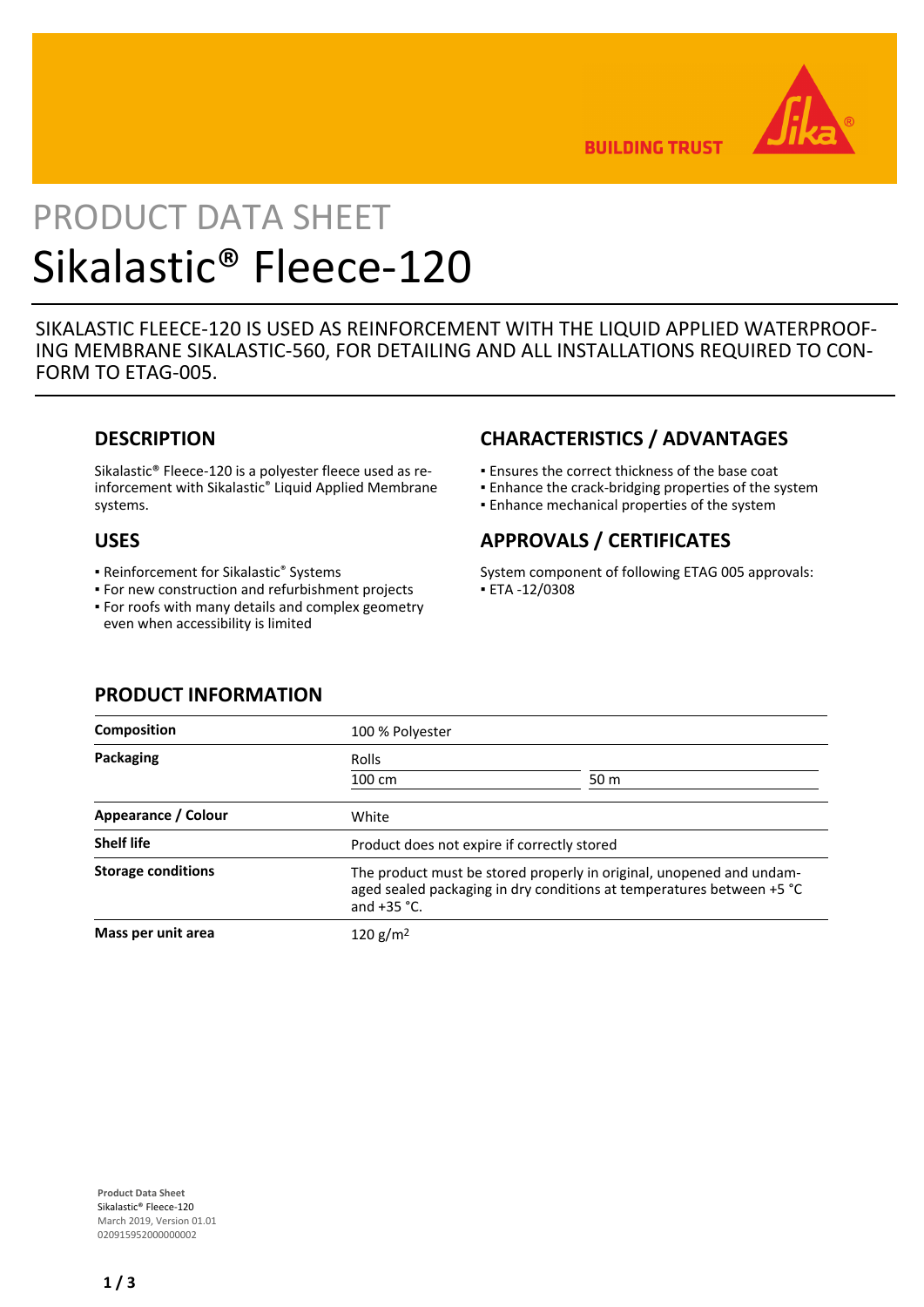**System Structure** For detailed information regarding system build-ups, please refer to the System or Product Data Sheet of the Liquid Applied Membrane.

## **APPLICATION INSTRUCTIONS**

#### **SUBSTRATE QUALITY**

The surface must be sound, of sufficient strength, clean, dry and free of dirt, oil, grease and other contamination. Depending on the material the substrate must be primed or mechanically cleaned. Grinding may be necessary to level the surface. Suitable substrates are such as: concrete, bituminous felts and coatings, metal, brickwork, asbestos cement, ceramic tiles, wooden substrates.

**For detailed information regarding substrate preparation and primer chart please refer to the Method Statement of the corresponding Liquid Applied Membrane system**

#### **APPLICATION**

Prior the application of the Sikalastic® the priming coat if used must have cured tack-free. For the Waiting Time / Overcoating please refer to the PDS of the appropriate primer. Damageable areas (handrails etc.) have to be protected with tape or plastic wrapping. Sikalastic® Fleece-120 is applied in combination with Sikalastic® Liquid Applied Membrane systems. 1. Apply first coat of of Sikalastic® Liquid Applied Membrane with a consumption rate according to the PDS of the Liquid Applied Membrane. Work only so far in advance that the material stays liquid.

2. Roll in the Sikalastic® Fleece-120 and ensure that there are no bubbles or creases. Overlapping of Sikalastic® Fleece-120 must be minimum 5 cm and ensure overlaps are sufficiently wet to bond.

3. The roller may require only a little extra material to remain wet but no further significant material needs to be added at this stage. It is important the fleece does not lift during installation – on some surfaces a spiked roller may assist installation.

4. After the coat is dry enough to walk on, seal the roof area with second coat of Sikalastic® Liquid Applied Membrane with a consumption rate according to the PDS of the Liquid Applied Membrane.

Please note, always begin with details prior starting with waterproofing the horizontal surface. For details follow step 1−3.

**For detailed application information please refer to the Method Statement of the corresponding Liquid Applied Membrane system.**

## **IMPORTANT CONSIDERATIONS**

Limitations will be dictated by the individual Sikalastic® liquid being used – Please consult relevant PDS.

## **BASIS OF PRODUCT DATA**

All technical data stated in this Product Data Sheet are based on laboratory tests. Actual measured data may vary due to circumstances beyond our control.

**Product Data Sheet** Sikalastic® Fleece-120 March 2019, Version 01.01 020915952000000002

## **LOCAL RESTRICTIONS**

Please note that as a result of specific local regulations the declared data for this product may vary from country to country. Please consult the local Product Data Sheet for the exact product data.

## **ECOLOGY, HEALTH AND SAFETY**

#### **REGULATION (EC) NO 1907/2006 - REACH**

This product is an article as defined in article 3 of regulation (EC) No 1907/2006 (REACH). It contains no substances which are intended to be released from the article under normal or reasonably foreseeable conditions of use. A safety data sheet following article 31 of the same regulation is not needed to bring the product to the market, to transport or to use it. For safe use follow the instructions given in the product data sheet. Based on our current knowledge, this product does not contain SVHC (substances of very high concern) as listed in Annex XIV of the REACH regulation or on the candidate list published by the European Chemicals Agency in concentrations above 0,1 % (w/w)

# **LEGAL NOTES**

The information, and, in particular, the recommendations relating to the application and end-use of Sika products, are given in good faith based on Sika's current knowledge and experience of the products when properly stored, handled and applied under normal conditions in accordance with Sika's recommendations. In practice, the differences in materials, substrates and actual site conditions are such that no warranty in respect of merchantability or of fitness for a particular purpose, nor any liability arising out of any legal relationship whatsoever, can be inferred either from this information, or from any written recommendations, or from any other advice offered. The user of the product must test the product's suitability for the intended application and purpose. Sika reserves the right to change the properties of its products. The proprietary rights of third parties must be observed. All orders are accepted subject to our current terms of sale and delivery. Users must always refer to the most recent issue of the local Product Data Sheet for the product concerned, copies of which will be supplied on request.